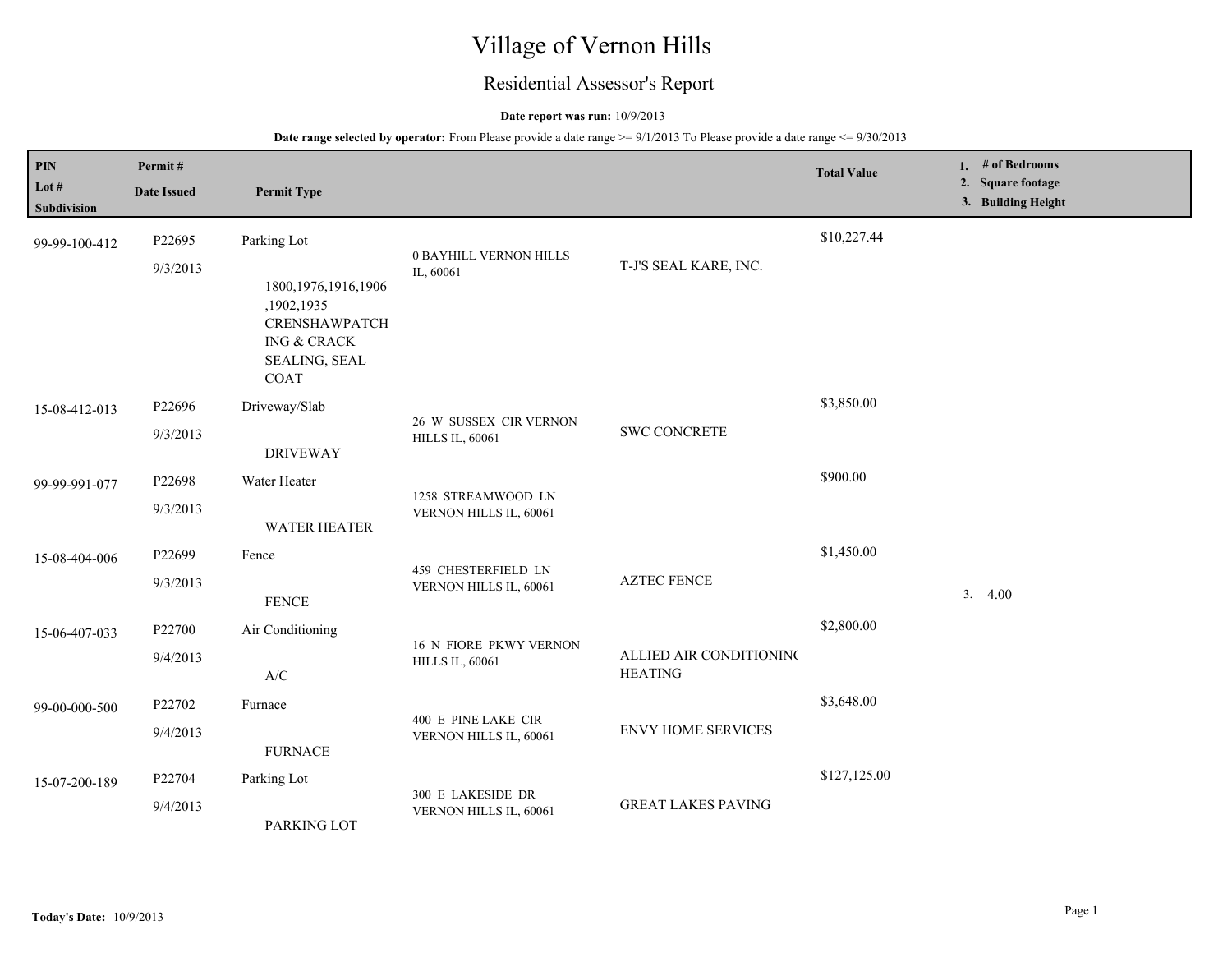| PIN                                           | Permit#            |                                                                                                               |                                                                        |                                       | <b>Total Value</b> | 1. $#$ of Bedrooms                      |
|-----------------------------------------------|--------------------|---------------------------------------------------------------------------------------------------------------|------------------------------------------------------------------------|---------------------------------------|--------------------|-----------------------------------------|
| Lot #<br>Subdivision                          | <b>Date Issued</b> | <b>Permit Type</b>                                                                                            |                                                                        |                                       |                    | 2. Square footage<br>3. Building Height |
| 99-99-100-654                                 | P22708<br>9/5/2013 | Private Sidewalk<br><b>MISC SIDEWALKS</b><br>THRUOUT NCT #1<br><b>WORK ALREADY</b><br>STARTED, OTC<br>PER MAT | NEW CENTURY TOWN #1<br>0 NEW CENTURY TOWN #1<br>VERNON HILLS IL, 60061 | M. LOPEZ CONCRETE                     | \$11,813.00        |                                         |
| 11-32-416-060                                 | P22710<br>9/5/2013 | Sewer Repair<br><b>SEWER REPAIR</b>                                                                           | 134 WINDSOR DR VERNON<br><b>HILLS IL, 60061</b>                        | PERCY WHITTINGTON                     | \$2,200.00         |                                         |
| 15-04-317-002                                 | P22711<br>9/5/2013 | Private Sidewalk<br>Driveway<br>WALKWAYS,<br>DRIVEWAY,<br>RIBBONS, PORCH                                      | 295 E SADDLE BACK RD<br>VERNON HILLS IL, 60061                         | <b>J.B. BRICKWORKS</b>                | \$15,000.00        |                                         |
| 99-99-993-940                                 | P22714<br>9/6/2013 | Lawn Sprinklers<br><b>LAWN</b><br><b>SPRINKLERS</b>                                                           | 363 W SYCAMORE ST<br>VERNON HILLS IL, 60061                            | AMERICAN NATIONAL<br><b>SPRINKLER</b> | \$4,500.00         |                                         |
| 99-99-996-576<br>42<br><b>INVERNESS POD A</b> | P22717<br>9/6/2013 | Misc. Residential<br><b>CONCRETE</b><br>REPLACEMENT -<br>27SQFT OF<br>SIDEWALK, ALL 2<br>PIECES AT DRIVE      | 512 W VALHALLA TER<br>VERNON HILLS IL, 60061                           | 42<br>DU BOIS PAVING CO               | \$782.00           |                                         |
| 99-99-996-570                                 | P22718<br>9/6/2013 | Misc. Residential<br><b>CONCRETE</b><br>REPLACEMENT -<br>21SQFT OF<br>SIDEWALK, 1ST 2<br>PIECES AT DRIVE      | 509 W VALHALLA TER<br>VERNON HILLS IL, 60061                           | DU BOIS PAVING CO                     | \$608.00           |                                         |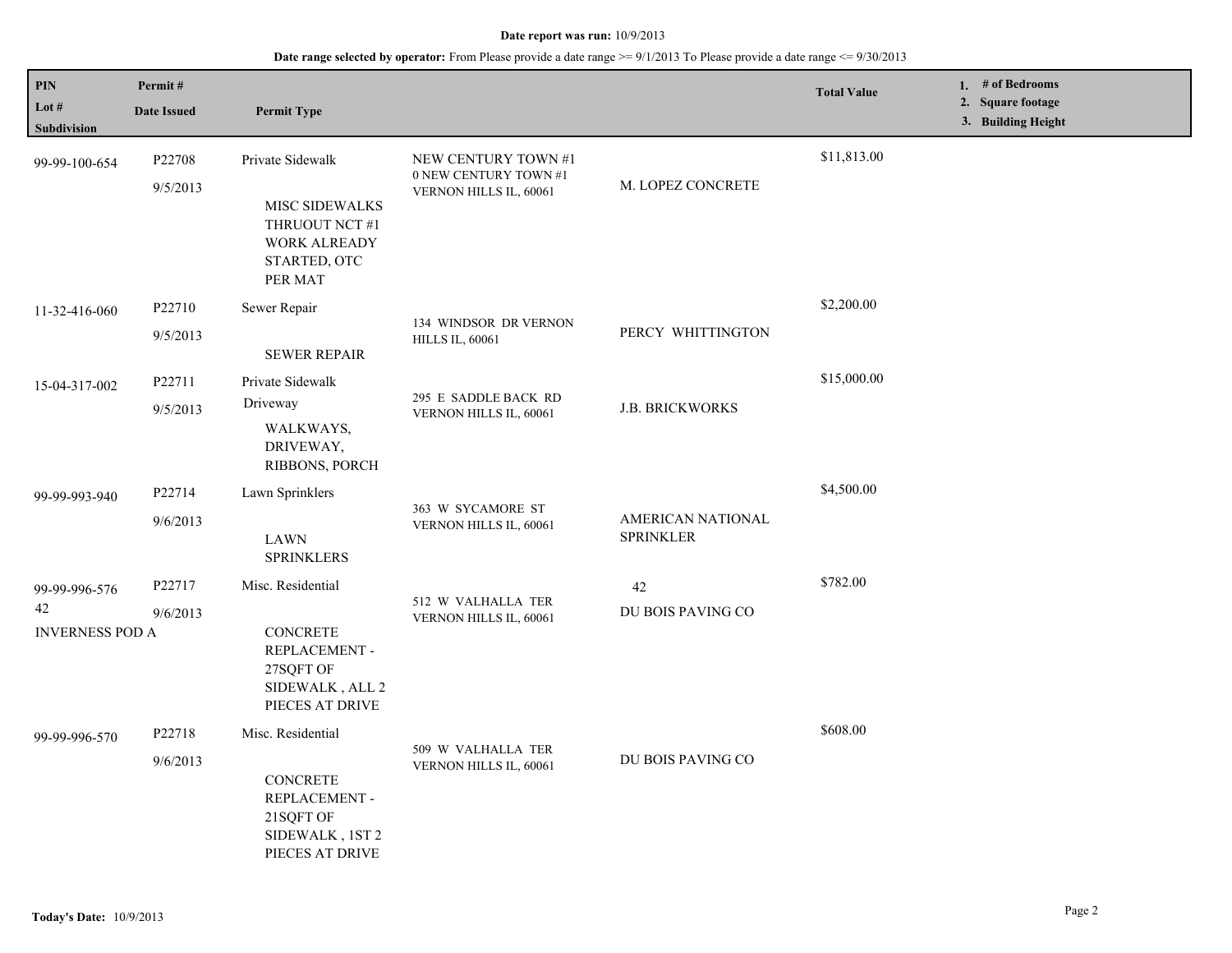| PIN<br>Lot #<br>Subdivision                 | Permit#<br><b>Date Issued</b> | <b>Permit Type</b>                                                                                                                                                    |                                                 |                                             | <b>Total Value</b> | 1. $#$ of Bedrooms<br>2. Square footage<br>3. Building Height |
|---------------------------------------------|-------------------------------|-----------------------------------------------------------------------------------------------------------------------------------------------------------------------|-------------------------------------------------|---------------------------------------------|--------------------|---------------------------------------------------------------|
| 99-99-991-926                               | P22719<br>9/6/2013            | Misc. Residential<br><b>CONCRETE</b><br>REPLACEMENT -<br>36SQFT OF<br>SIDEWALK, 1ST<br>3RD PIECES AT<br>DRIVE.31.5SQ FT<br>1ST 3 PIECES AT<br><b>STOOP &amp; STEP</b> | 1978 N TREVINO TER<br>VERNON HILLS IL, 60061    | DU BOIS PAVING CO                           | \$1,000.00         |                                                               |
| 99-99-991-924                               | P22720<br>9/6/2013            | Misc. Residential<br><b>CONCRETE</b><br>REPLACEMENT -<br>25.5SQFT OF<br>SIDEWALK, 1ST 2<br>PIECES AT DRIVE                                                            | 1971 N TREVINO TER<br>VERNON HILLS IL, 60061    | DU BOIS PAVING CO                           | \$739.00           |                                                               |
| 99-99-996-531                               | P22721<br>9/6/2013            | Misc. Residential<br><b>CONCRETE</b><br>REPLACEMENT -<br>125SQFT OF<br>SIDEWALK, 1ST<br>PIECES AT STOOP                                                               | 1939 N TREVINO TER<br>VERNON HILLS IL, 60061    | DU BOIS PAVING CO                           | \$347.00           |                                                               |
| 99-99-996-543<br>24<br><b>INVERNESS-LLC</b> | P22722<br>9/6/2013            | Misc. Residential<br><b>CONCRETE</b><br><b>REPLACEMENT</b><br>-21QFT OF<br>SIDEWALK, 1ST 2<br>PIECES AT DRIVE                                                         | 1843 N TREVINO TER<br>VERNON HILLS IL, 60061    | $\boldsymbol{A}$<br>24<br>DU BOIS PAVING CO | \$608.00           |                                                               |
| 15-07-209-031                               | P22723<br>9/6/2013            | Sewer Repair<br><b>SEWER REPAIR</b>                                                                                                                                   | 1081 W PINE MEADOW CT<br>VERNON HILLS IL, 60061 | 2 CODE PLUMBING LLC                         | \$3,000.00         |                                                               |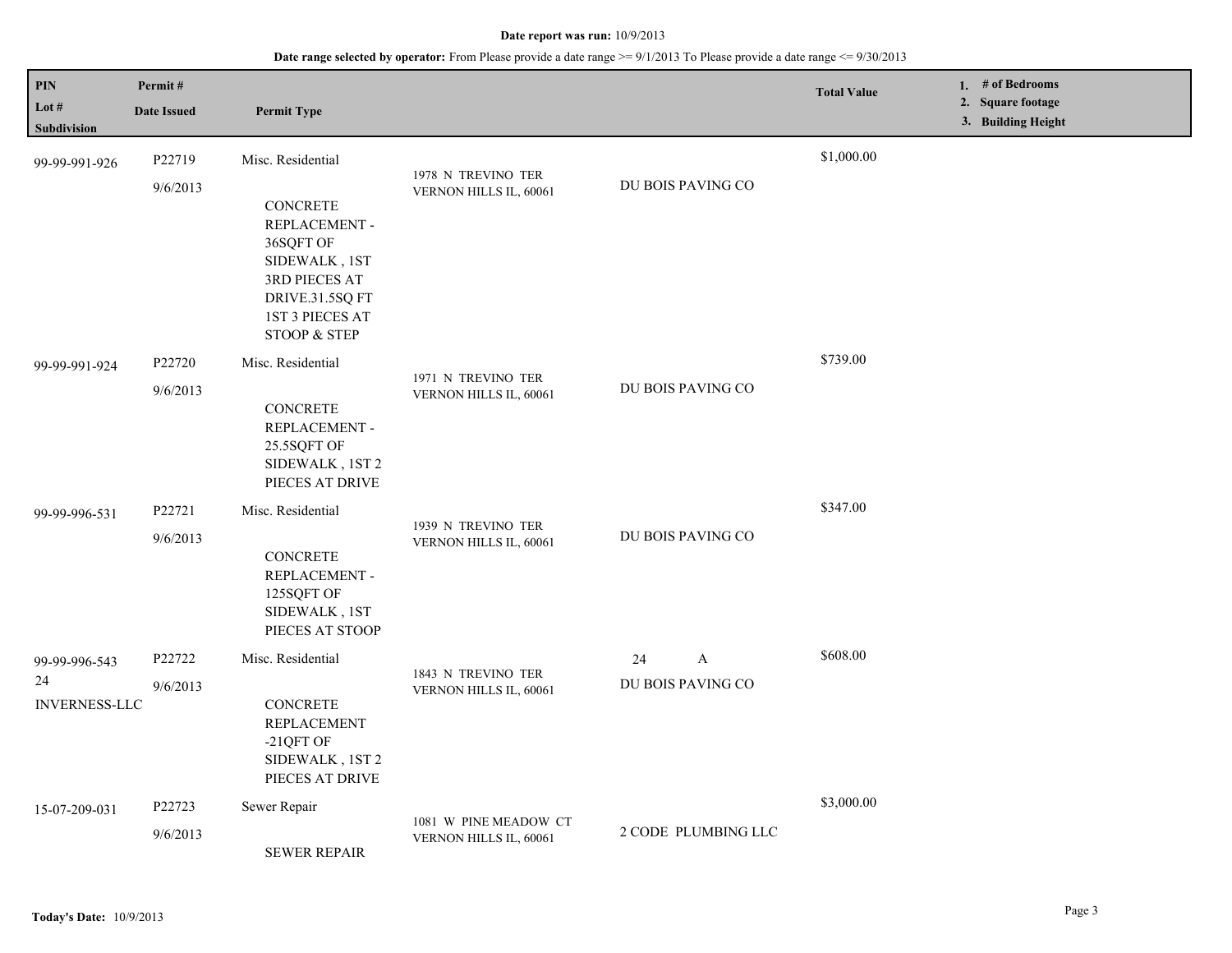| PIN<br>Lot #<br>Subdivision                   | Permit#<br><b>Date Issued</b> | <b>Permit Type</b>                                                                                         |                                                  |                                         | <b>Total Value</b> | 1. # of Bedrooms<br>2. Square footage<br>3. Building Height |
|-----------------------------------------------|-------------------------------|------------------------------------------------------------------------------------------------------------|--------------------------------------------------|-----------------------------------------|--------------------|-------------------------------------------------------------|
| 15-05-427-007                                 | P22724<br>9/6/2013            | Driveway/Slab<br>Sidewalk<br><b>DRIVEWAY AND</b><br>ONE SQ OF<br><b>SIDEWALK</b>                           | 303 APOLLO CT VERNON<br><b>HILLS IL, 60061</b>   | THOMAS HOWARD                           | \$2,382.00         |                                                             |
| 99-99-996-530                                 | P22725<br>9/6/2013            | Misc. Residential<br><b>CONCRETE</b><br>REPLACEMENT -<br>16.5SQFT OF<br>SIDEWALK, 1ST 2<br>PIECES AT DRIVE | 2057 N INVERNESS DR<br>VERNON HILLS IL, 60061    | DU BOIS PAVING CO                       | \$478.00           |                                                             |
| 15-08-214-003                                 | P22726<br>9/6/2013            | Driveway/Slab<br>Sidewalk<br>DRIVEWAY AND<br><b>SIDEWALK</b>                                               | 377 CAMDEN PL VERNON<br><b>HILLS IL, 60061</b>   | DANIEL SZWAYA                           | \$4,800.00         |                                                             |
| 99-99-996-546<br>27<br><b>GREGG'S LANDING</b> | P22727<br>9/6/2013            | Misc. Residential<br><b>CONCRETE</b><br>REPLACEMENT -<br>22.5SQFT OF<br>SIDEWALK, 1ST 2<br>PIECES AT DRIVE | 1846 N TREVINO TER<br>VENRON HILLS IL, 60061     | $\mathbf{A}$<br>27<br>DU BOIS PAVING CO | \$652.00           |                                                             |
| 99-99-991-899                                 | P22728<br>9/6/2013            | Misc. Residential<br><b>CONCRETE</b><br>REPLACEMENT -<br>114SQFT OF<br><b>APPROACH TO</b><br><b>DRIVE</b>  | 1922 N OLYMPIC DR<br>VERNON HILLS IL, 60061      | DU BOIS PAVING CO                       | \$3,305.00         |                                                             |
| 11-32-201-023                                 | P22732<br>9/9/2013            | Siding/Soffit/Fascia<br><b>SIDING</b>                                                                      | 114 HAMILTON PL VERNON<br><b>HILLS IL, 60061</b> | <b>ECO SHIELD</b>                       | \$9,256.00         |                                                             |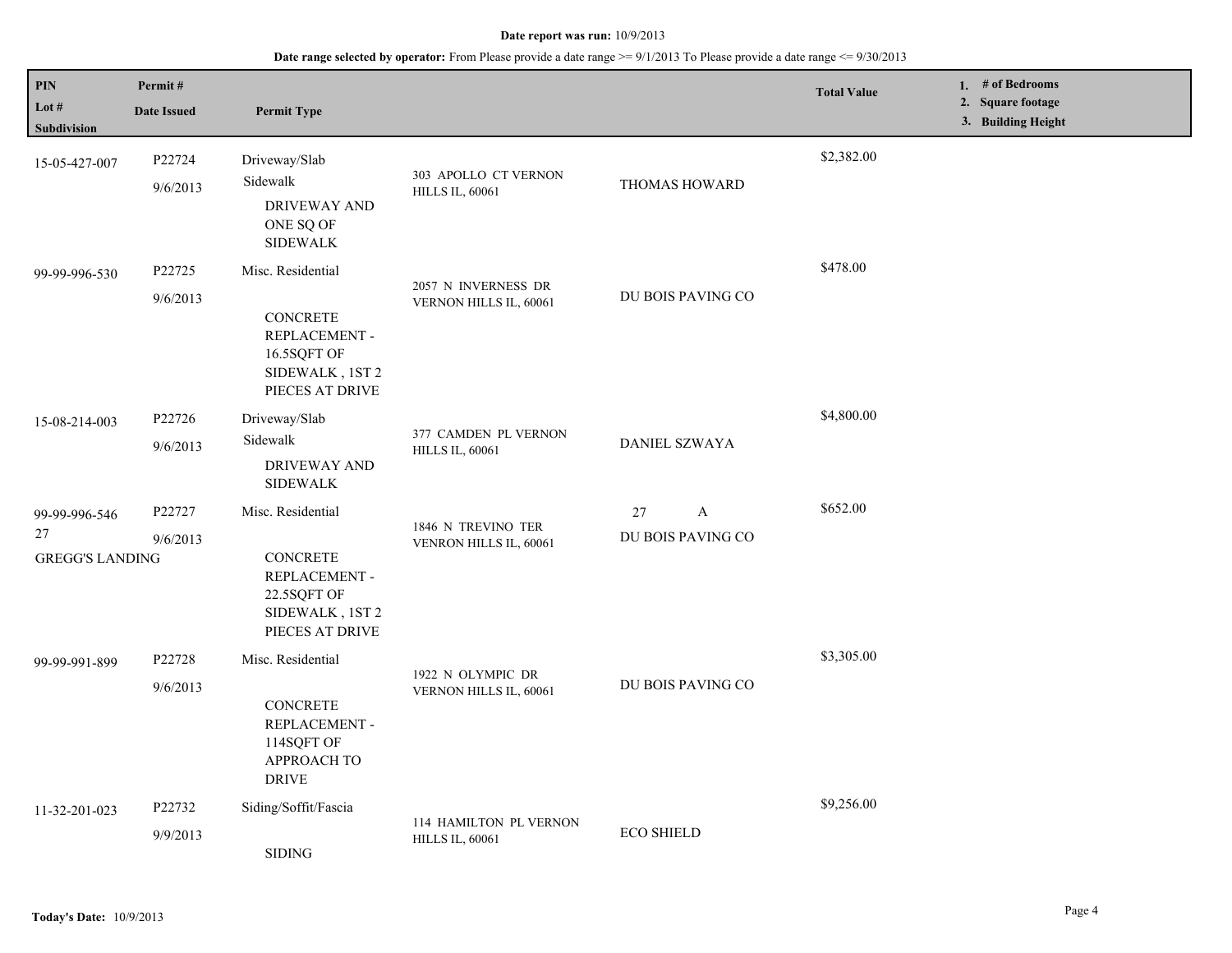## **Date range selected by operator:** From Please provide a date range >= 9/1/2013 To Please provide a date range <= 9/30/2013

| PIN<br>Lot #<br>Subdivision                   | Permit#<br><b>Date Issued</b> | <b>Permit Type</b>                                                                                                                                            |                                                                      |                                         | <b>Total Value</b> | 1. # of Bedrooms<br>2. Square footage<br>3. Building Height |
|-----------------------------------------------|-------------------------------|---------------------------------------------------------------------------------------------------------------------------------------------------------------|----------------------------------------------------------------------|-----------------------------------------|--------------------|-------------------------------------------------------------|
| 99-99-100-004                                 | P22735<br>9/9/2013            | Misc. Residential<br><b>ASPHALT</b><br>PATCHING 364SQ<br>FT R $&$ R AT 4"<br>TREVENO CT<br>BETWEEN 2004 &<br>2006 HOUSE &<br>FRONT OF 2010<br><b>DRIVEWAY</b> | <b>INVERNESS LLC</b><br>0 INVERNESS VERNON<br><b>HILLS IL, 60061</b> | DU BOIS PAVING CO                       | \$2,460.00         |                                                             |
| 99-99-992-016                                 | P22736<br>9/9/2013            | Driveway/Slab<br>REPLACE ASHALT<br><b>DRIVEWAY</b>                                                                                                            | 2010 N TREVINO TER<br>VERNON HILLS IL, 60061                         | DU BOIS PAVING CO                       | \$5,190.00         |                                                             |
| 99-99-996-559                                 | P22738<br>9/9/2013            | Driveway/Slab<br>REPLACE ASHALT<br><b>DRIVEWAY</b>                                                                                                            | 1884 N TREVINO TER<br>VERNON HILLS IL, 60061                         | DU BOIS PAVING CO                       | \$4,411.00         |                                                             |
| 99-99-996-564<br>30<br><b>INVERNESS</b>       | P22740<br>9/9/2013            | Driveway/Slab<br>REPLACE ASHALT<br><b>DRIVEWAY</b>                                                                                                            | 461 W VALHALLA TER<br>VERNON HILLS IL, 60061                         | POD A<br>30                             | \$1,780.00         |                                                             |
| 99-99-996-724                                 | P22741<br>9/9/2013            | Driveway/Slab<br><b>ASPHALT</b><br>REPLACEMENT -<br>380 SQ FT R&r AT 3<br>$1/2"$ (2"BINDER, 1<br>$1/2$ " SURFACE)                                             | 1840 N OLYMPIC DR<br>VERNON HILLS IL, 60061                          | DU BOIS PAVING CO                       | \$783.00           |                                                             |
| 99-99-996-578<br>44<br><b>GREGG"S LANDING</b> | P22742<br>9/9/2013            | Driveway/Slab<br>REPLACE ASHALT<br><b>DRIVEWAY</b>                                                                                                            | 496 W VALHALLA TER<br>VERNON HILLS IL, 60061                         | $\mathbf{A}$<br>44<br>DU BOIS PAVING CO | \$1,470.00         |                                                             |

L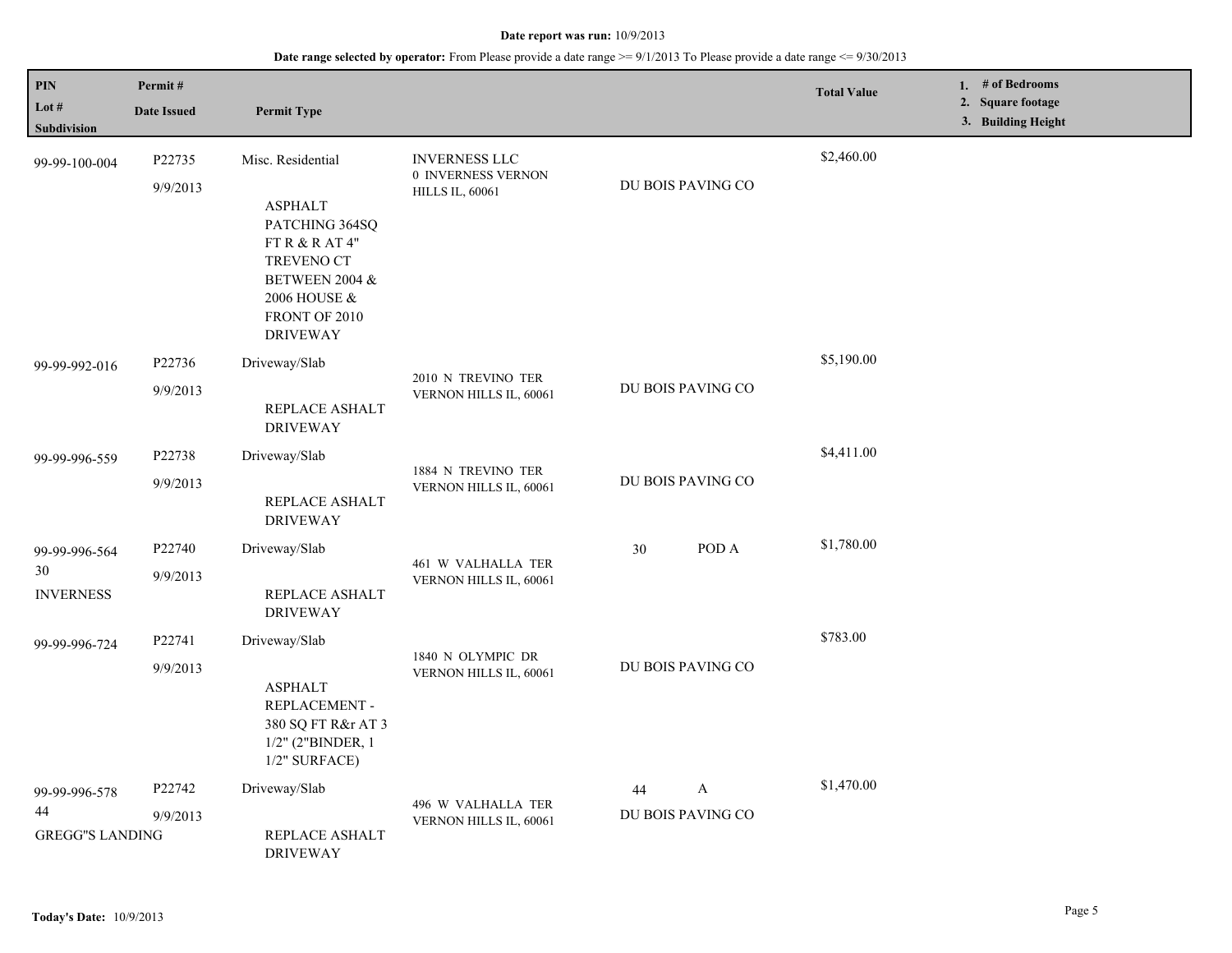**Date range selected by operator:** From Please provide a date range >= 9/1/2013 To Please provide a date range <= 9/30/2013

| PIN<br>Lot #<br>Subdivision                 | Permit#<br><b>Date Issued</b> | <b>Permit Type</b>                                      |                                                  |                              | <b>Total Value</b> | 1. # of Bedrooms<br>2. Square footage<br>3. Building Height |
|---------------------------------------------|-------------------------------|---------------------------------------------------------|--------------------------------------------------|------------------------------|--------------------|-------------------------------------------------------------|
| 99-99-996-543<br>24<br><b>INVERNESS-LLC</b> | P22743<br>9/9/2013            | Driveway/Slab<br>REPLACE ASHALT                         | 1843 N TREVINO TER<br>VERNON HILLS IL, 60061     | A<br>24<br>DU BOIS PAVING CO | \$1,315.00         |                                                             |
|                                             |                               | <b>DRIVEWAY</b>                                         |                                                  |                              |                    |                                                             |
| 99-99-996-537<br>LOT <sub>18</sub>          | P22745                        | Driveway/Slab                                           | 1891 N TREVINO TER                               | LOT <sub>18</sub>            | \$1,315.00         |                                                             |
| POD A                                       | 9/9/2013                      | REPLACE ASHALT<br><b>DRIVEWAY</b>                       | VERNON HILLS IL, 60061                           | DU BOIS PAVING CO            |                    |                                                             |
| 99-99-991-867                               | P22746                        | Driveway/Slab                                           | 1899 N TREVINO TER<br>VERNON HILLS IL, 60061     |                              | \$1,242.00         |                                                             |
|                                             | 9/9/2013                      | REPLACE ASHALT<br><b>DRIVEWAY</b>                       |                                                  | DU BOIS PAVING CO            |                    |                                                             |
| 99-99-992-127                               | P22747                        | Driveway/Slab                                           | 2053 N INVERNESS DR                              |                              | \$1,169.00         |                                                             |
|                                             | 9/9/2013                      | REPLACE ASHALT<br><b>DRIVEWAY</b>                       | VERNON HILLS IL, 60061                           | DU BOIS PAVING CO            |                    |                                                             |
| 99-99-992-152                               | P22748                        | Driveway/Slab                                           | 2061 N INVERNESS DR<br>VERNON HILLS IL, 60061    | DU BOIS PAVING CO            | \$1,242.00         |                                                             |
|                                             | 9/9/2013                      | REPLACE ASHALT<br><b>DRIVEWAY</b>                       |                                                  |                              |                    |                                                             |
| 99-99-992-154                               | P22749                        | Driveway/Slab                                           | 2065 N INVERNESS DR                              |                              | \$1,169.00         |                                                             |
|                                             | 9/9/2013                      | REPLACE ASHALT<br><b>DRIVEWAY</b>                       | VERNON HILLS IL, 60061                           | DU BOIS PAVING CO            |                    |                                                             |
| 99-99-996-529                               | P22750                        | Driveway/Slab                                           |                                                  |                              | \$1,242.00         |                                                             |
|                                             | 9/9/2013                      | <b>ASPHALT</b><br><b>REPLACEMENT</b><br><b>DRIVEWAY</b> | 2081 N INVERNESS DR<br>VERNON HILLS IL, 60061    | DU BOIS PAVING CO            |                    |                                                             |
| 11-32-401-006                               | P22751                        | Fence                                                   |                                                  |                              | \$2,500.00         |                                                             |
|                                             | 9/10/2013                     | <b>FENCE</b>                                            | 1102 MARLOWE PL VERNON<br><b>HILLS IL, 60061</b> | ASPEN FENCE CO.              |                    |                                                             |

L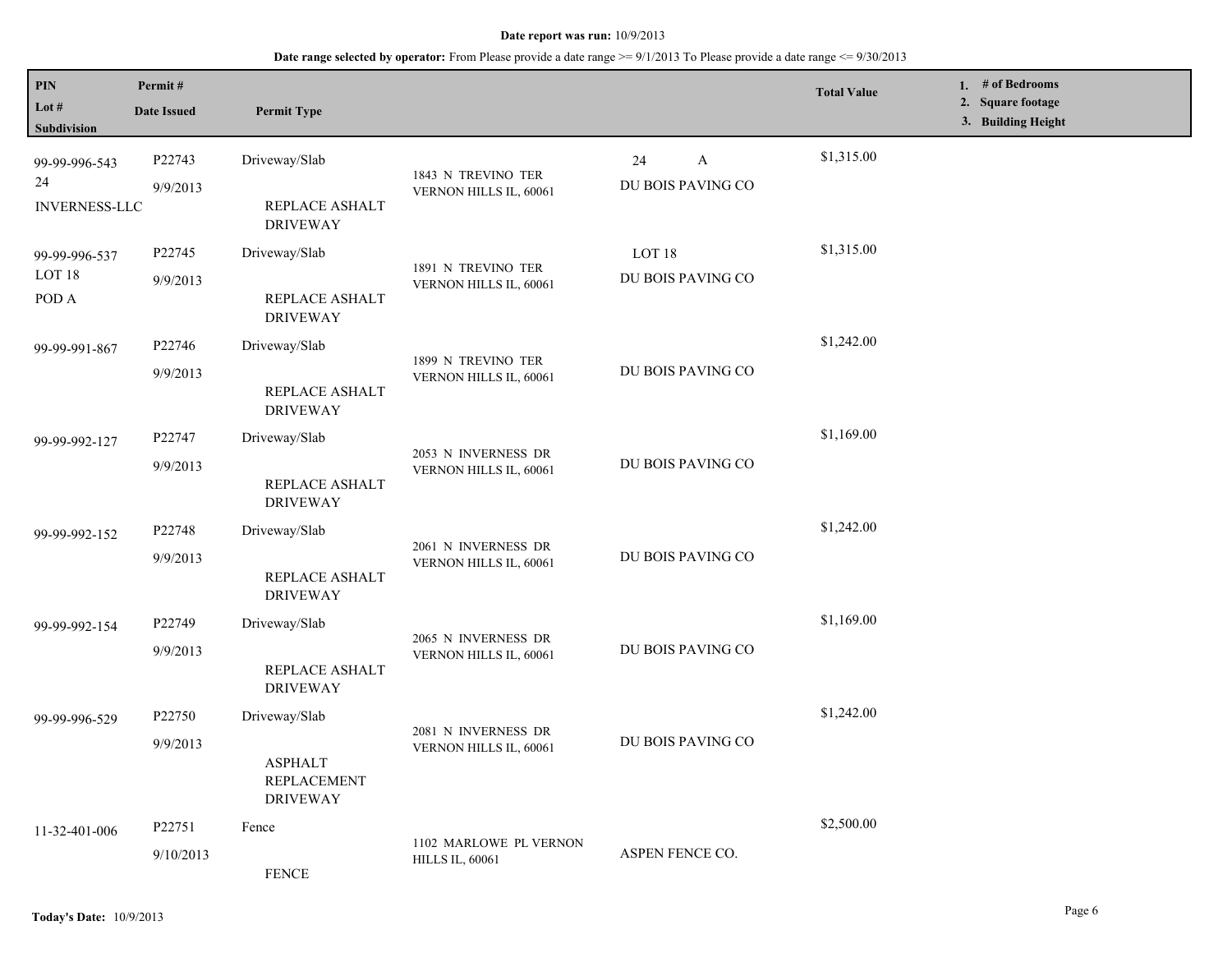| PIN<br>Lot #<br><b>Subdivision</b>          | Permit#<br><b>Date Issued</b> | <b>Permit Type</b>                                                                                                  |                                                  |                                             | <b>Total Value</b> | 1. # of Bedrooms<br>2. Square footage<br>3. Building Height |
|---------------------------------------------|-------------------------------|---------------------------------------------------------------------------------------------------------------------|--------------------------------------------------|---------------------------------------------|--------------------|-------------------------------------------------------------|
| 11-32-401-021                               | P22752<br>9/10/2013           | Fence<br><b>FENCE</b>                                                                                               | 1102 WADSWORTH PL<br>VERNON HILLS IL, 60061      | DONALD HOOK                                 | \$4,200.00         | 3.600                                                       |
| 99-99-996-532<br>92<br><b>INVERNESS-LLC</b> | P22753<br>9/10/2013           | Driveway/Slab<br>REPLACE ASHALT<br><b>DRIVEWAY</b>                                                                  | 2036 N INVERNESS DR<br>VERNON HILLS IL, 60061    | $\mathbf{A}$<br>92<br>DU BOIS PAVING CO     | \$1,720.00         |                                                             |
| 15-08-104-034                               | P22754<br>9/10/2013           | Water Heater<br><b>WATER HEATER</b>                                                                                 | 108 ALFRED CT VERNON<br><b>HILLS IL, 60061</b>   | ALL STAR PLUMBING                           | \$700.00           |                                                             |
| 11-32-204-013                               | P22755<br>9/10/2013           | Misc. Residential<br><b>REPLACE</b><br><b>BATHROOM</b><br><b>FIXTURES</b>                                           | 101 HAMILTON PL VERNON<br><b>HILLS IL, 60061</b> | ABSOLUTE CONSTRUCTION                       | \$11,000.00        |                                                             |
| 15-04-303-033                               | P22761<br>9/11/2013           | Siding/Soffit/Fascia<br><b>SIDING</b>                                                                               | 208 MELODY LN VERNON<br><b>HILLS IL, 60061</b>   | COUNTRYSIDE ROOFING SI<br>& WINDOWS (UNLTD) | \$15,850.00        |                                                             |
| 15-09-102-028                               | P22766<br>9/12/2013           | Patio<br><b>PATIO</b>                                                                                               | 119 MIDWAY LN VERNON<br><b>HILLS IL, 60061</b>   | RAISING CHICAGO'S CONCI                     | \$3,000.00         |                                                             |
| 15-08-106-030                               | P22772<br>9/16/2013           | Misc. Residential<br><b>REPLACE</b><br><b>KITCHEN</b><br>CABINETS,<br>PLUMBING, ELEC;,<br>FLOORING,<br>DOORS, PAINT | 212 E LAKESIDE DR<br>VERNON HILLS IL, 60061      | STONBRIT, LLC                               | \$14,000.00        |                                                             |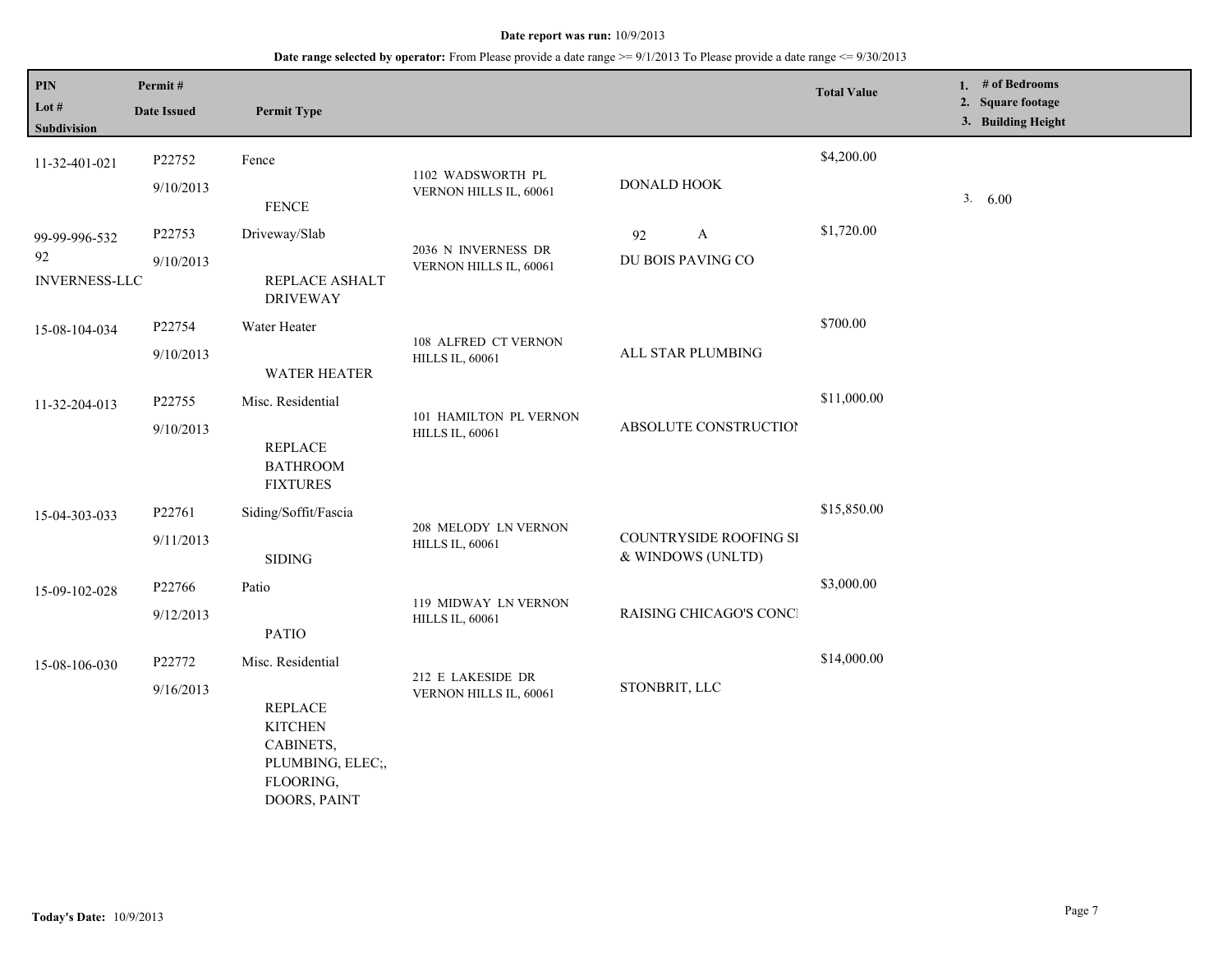| PIN<br>Lot $#$     | Permit#<br><b>Date Issued</b> | <b>Permit Type</b>                             |                                                 |                             | <b>Total Value</b> | 1. # of Bedrooms<br>2. Square footage<br>3. Building Height |
|--------------------|-------------------------------|------------------------------------------------|-------------------------------------------------|-----------------------------|--------------------|-------------------------------------------------------------|
| <b>Subdivision</b> |                               |                                                |                                                 |                             |                    |                                                             |
| 99-99-996-894      | P22773                        | Security System                                |                                                 |                             | \$749.00           |                                                             |
|                    | 9/16/2013                     |                                                | 1890 N TURTLE BAY RD<br>VERNON HILLS IL, 60061  | ADT SECURITY SERVICES,      |                    |                                                             |
|                    |                               | <b>SECURITY</b><br><b>SYSTEM</b>               |                                                 |                             |                    |                                                             |
| 15-06-415-012      | P22774                        | Security System                                |                                                 |                             | \$135.00           |                                                             |
|                    | 9/16/2013                     |                                                | 67 N SOUTHFIELD DR<br>VERNON HILLS IL, 60061    | ADT SECURITY SERVICES,      |                    |                                                             |
|                    |                               | <b>SECURITY</b><br><b>SYSTEM</b>               |                                                 |                             |                    |                                                             |
| 15-08-104-042      | P22777                        | Driveway/Slab                                  |                                                 |                             | \$4,200.00         |                                                             |
|                    | 9/17/2013                     |                                                | 611 WILLIAMS WAY<br>VERNON HILLS IL, 60061      | FORTIS CONCRETE CO          |                    |                                                             |
|                    |                               | <b>DRIVEWAY</b>                                |                                                 |                             |                    |                                                             |
| 15-04-101-015      | P22778                        | Re-Roofing                                     |                                                 |                             | \$9,950.00         |                                                             |
|                    | 9/17/2013                     |                                                | 3 MAYFLOWER RD VERNON<br><b>HILLS IL, 60061</b> | <b>WATERPROOF EXTERIORS</b> |                    |                                                             |
|                    |                               | <b>REROOF</b>                                  |                                                 |                             |                    |                                                             |
| 15-06-404-029      | P22781                        | Driveway/Slab                                  |                                                 | <b>GAIL D DUPUIS</b>        | \$1,980.00         |                                                             |
|                    | 9/18/2013                     |                                                | 159 N SOUTHFIELD DR<br>VERNON HILLS IL, 60061   |                             |                    |                                                             |
|                    |                               | <b>DRIVEWAY</b>                                |                                                 |                             |                    |                                                             |
| 15-05-411-002      | P22783                        | Re-Roofing                                     |                                                 |                             | \$5,500.00         |                                                             |
|                    | 9/18/2013                     |                                                | 103 ALEXANDRIA DR<br>VERNON HILLS IL, 60061     | FRED J. SMITH (LTD)         |                    |                                                             |
|                    |                               | <b>REROOF</b>                                  |                                                 |                             |                    |                                                             |
| 11-32-408-041      | P22784                        | Driveway/Slab                                  |                                                 |                             | \$760.00           |                                                             |
|                    | 9/18/2013                     |                                                | 109 LANCASTER PL<br>VERNON HILLS IL, 60061      | ALFIYA ARZUMANOVA           |                    |                                                             |
|                    |                               | <b>EXTEND</b>                                  |                                                 |                             |                    |                                                             |
|                    |                               | DRIVEWAY 30"                                   |                                                 |                             |                    |                                                             |
| 99-99-993-389      | P22786                        | Water Heater                                   | 313 MEADOW CT VERNON                            |                             | \$995.00           |                                                             |
|                    | 9/19/2013                     |                                                | <b>HILLS IL, 60061</b>                          | ROMA CLAUDEL                |                    |                                                             |
|                    |                               | <b>WATER HEATER</b>                            |                                                 |                             |                    |                                                             |
| 15-09-104-014      | P22787                        | Sewer Repair                                   |                                                 |                             | \$2,800.00         |                                                             |
|                    | 9/19/2013                     | 276 S STONE FENCE RD<br>VERNON HILLS IL, 60061 | 24-7 PLUMBING 4 U                               |                             |                    |                                                             |
|                    |                               | <b>SEWER REPAIR</b>                            |                                                 |                             |                    |                                                             |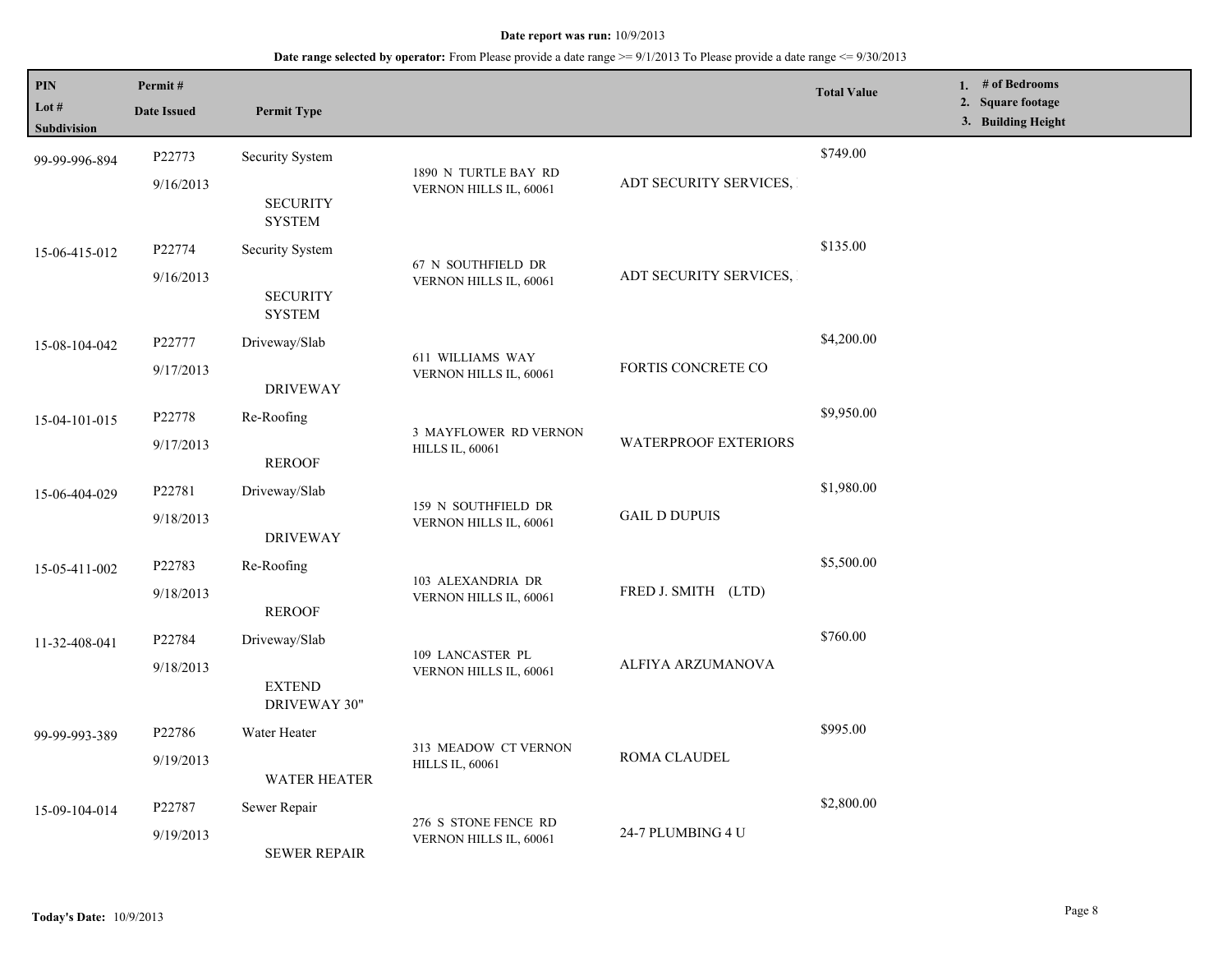| PIN<br>Lot #<br><b>Subdivision</b> | Permit#<br><b>Date Issued</b> | <b>Permit Type</b>                                                       |                                                    |                         | <b>Total Value</b> | 1. $#$ of Bedrooms<br>2. Square footage<br>3. Building Height |
|------------------------------------|-------------------------------|--------------------------------------------------------------------------|----------------------------------------------------|-------------------------|--------------------|---------------------------------------------------------------|
| 15-08-401-005                      | P22788<br>9/20/2013           | Driveway/Slab<br><b>EXTEND</b><br><b>DRIVEWAY</b>                        | 450 SUTCLIFFE CIR VERNON<br><b>HILLS IL, 60061</b> | JEFFREY S ALM           | \$3,285.00         |                                                               |
| 15-08-408-013                      | P22790<br>9/20/2013           | Fence<br><b>FENCE</b>                                                    | 334 HADDON CIR VERNON<br><b>HILLS IL, 60061</b>    | <b>ARONSON FENCE</b>    | \$2,200.00         | 3.4.00                                                        |
| 15-05-406-030                      | P22792<br>9/20/2013           | Patio<br><b>PATIO</b>                                                    | 213 ASHLAND CT VERNON<br><b>HILLS IL, 60061</b>    | VICTOR POETA            | \$3,000.00         |                                                               |
| 15-06-410-006                      | P22793<br>9/23/2013           | Siding/Soffit/Fascia<br><b>SIDING</b>                                    | 88 N STERLING HEIGHTS<br>RD VERNON HILLS IL, 60061 | RJK INC EXTERIORS SOLUT | \$10,498.00        |                                                               |
| 15-06-415-009                      | P22795<br>9/23/2013           | Fence<br>${\tt FENCE}$                                                   | 79 N SOUTHFIELD DR<br>VERNON HILLS IL, 60061       | <b>AZTEC FENCE</b>      | \$2,250.00         | 3.4.00                                                        |
| 99-99-991-666                      | P22797<br>9/23/2013           | Air Conditioning<br>Furnace<br>A/C & FIRNANCE                            | 1661 N STANWICH RD<br>VERNON HILLS IL, 60061       | TOP TEC                 | \$12,003.00        |                                                               |
| 99-99-991-666                      | P22797<br>9/23/2013           | Air Conditioning<br>Furnace<br>A/C & FIRNANCE                            | 1661 N STANWICH RD<br>VERNON HILLS IL, 60061       | TOP TEC                 | \$12,003.00        |                                                               |
| 15-06-407-024                      | P22798<br>9/23/2013           | Driveway/Slab<br>Sidewalk<br>DRIVEWAY,<br>PAVER WALK AND<br><b>STOOP</b> | 102 N FIORE PKWY<br>VERNON HILLS IL, 60061         | <b>JEFF HICKS</b>       | \$8,000.00         |                                                               |
| 15-05-405-070                      | P22799<br>9/23/2013           | Re-Roofing<br><b>REROOF</b>                                              | 211 AUTUMN LN VERNON<br><b>HILLS IL, 60061</b>     | ALOHA CONSTRUCTION IN   | \$3,900.00         |                                                               |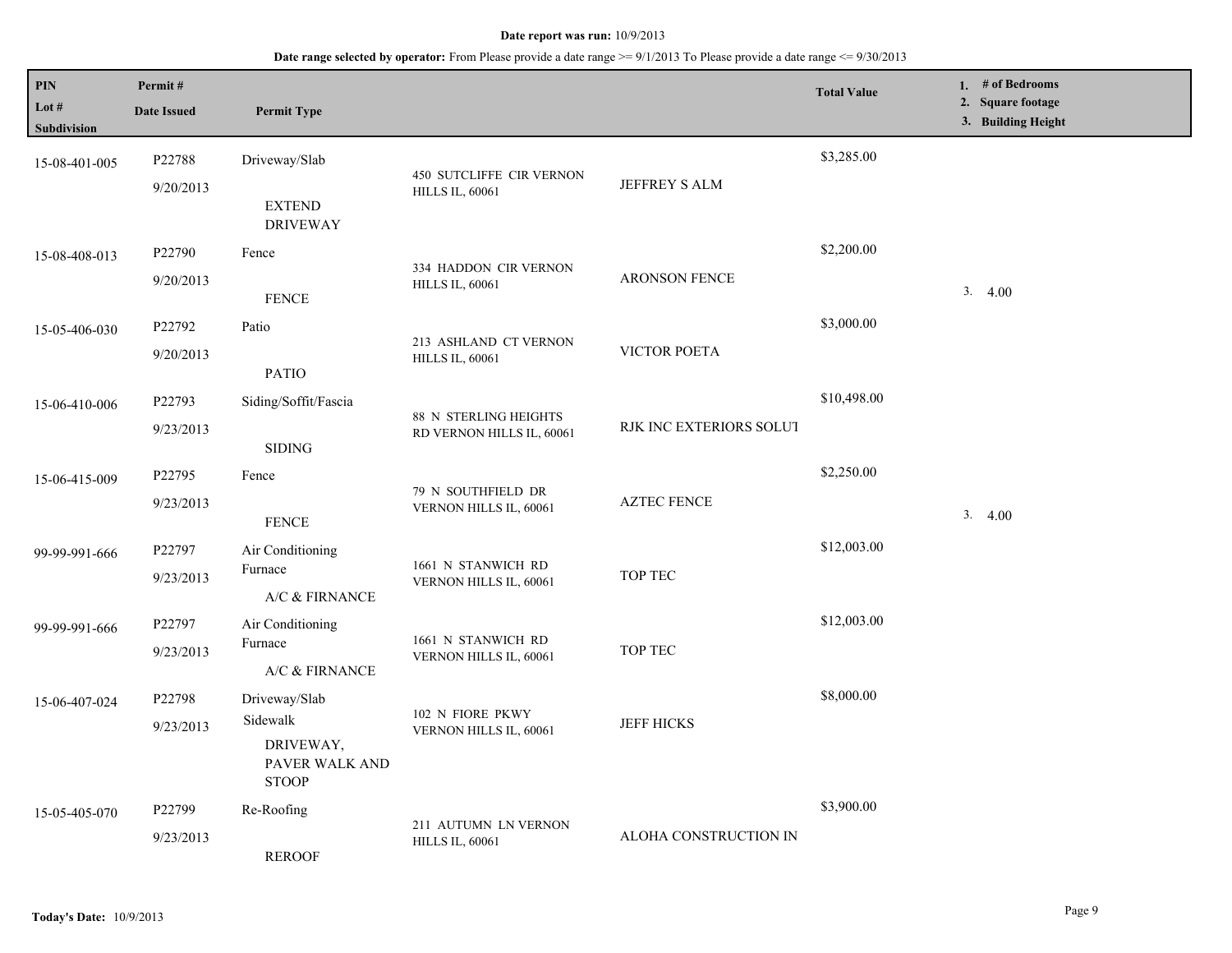| PIN                         | Permit#             |                                                              |                                                                         |                                       | <b>Total Value</b> | 1. # of Bedrooms<br>2. Square footage |
|-----------------------------|---------------------|--------------------------------------------------------------|-------------------------------------------------------------------------|---------------------------------------|--------------------|---------------------------------------|
| Lot #<br><b>Subdivision</b> | <b>Date Issued</b>  | <b>Permit Type</b>                                           |                                                                         |                                       |                    | 3. Building Height                    |
| 15-08-107-013               | P22800<br>9/23/2013 | Siding/Soffit/Fascia                                         | 416 CHERRY VALLEY RD<br>VERNON HILLS IL, 60061                          | ALOHA CONSTRUCTION IN                 | \$5,800.00         |                                       |
| 99-99-996-100               | P22801<br>9/23/2013 | <b>SIDING</b><br>Re-Roofing<br><b>REROOFING FOR</b>          | WESTWOOD SUBDIVISION<br>351 ASHWOOD CT VERNON<br><b>HILLS IL, 60061</b> | <b>BARRY ROOFING (UNLTD)</b>          | \$12,614.00        |                                       |
| 99-99-996-421               | P22802<br>9/23/2013 | 351-357 ASHWOOD<br>Re-Roofing<br>REROOFING -<br>301-307      | 301 PLUMWOOD CT<br>VERNON HILLS IL, 60061                               | <b>BARRY ROOFING (UNLTD)</b>          | \$12,614.00        |                                       |
| 99-00-000-057               | P22803<br>9/23/2013 | PLUMWOOD<br>Re-Roofing<br>REROOF-331-337<br><b>BIRCHWOOD</b> | 331 BIRCHWOOD CT<br>VERNON HILLS IL, 60061                              | <b>BARRY ROOFING (UNLTD)</b>          | \$12,614.00        |                                       |
| 99-99-996-389               | P22804<br>9/23/2013 | Re-Roofing<br>REROOFING -<br>121-127                         | WESTWOOD SUBDIVISION<br>121 LINDENWOOD CT<br>VERNON HILLS IL, 60061     | <b>BARRY ROOFING (UNLTD)</b>          | \$12,614.00        |                                       |
| 15-06-407-025               | P22805<br>9/24/2013 | Re-Roofing<br><b>REROOFING</b>                               | 92 N FIORE PKWY VERNON<br><b>HILLS IL, 60061</b>                        | LAKE COUNTY ROOFS INC                 | \$6,264.00         |                                       |
| 15-08-108-040               | P22806<br>9/24/2013 | Siding/Soffit/Fascia<br>SIDING/SOFFIT/FA<br><b>SCIA</b>      | 300 COURT OF ELM VERNON<br><b>HILLS IL, 60061</b>                       | <b>ALWAYS QUALITY</b><br>CONSTRUCTION | \$10,950.00        |                                       |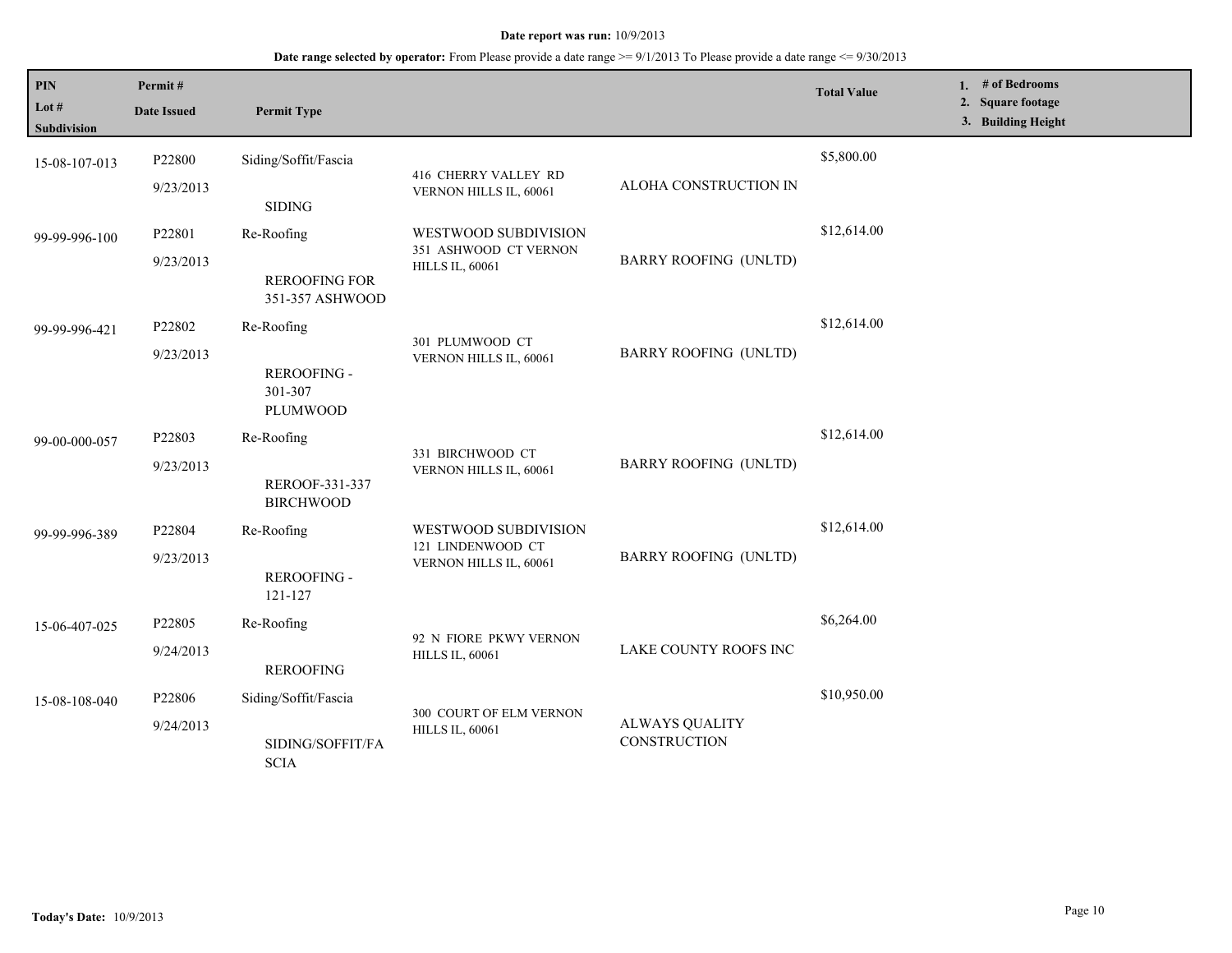| PIN<br>Lot #<br><b>Subdivision</b> | Permit#<br><b>Date Issued</b> | <b>Permit Type</b>                                                     |                                                         |                                | <b>Total Value</b> | 1. # of Bedrooms<br>2. Square footage<br>3. Building Height |
|------------------------------------|-------------------------------|------------------------------------------------------------------------|---------------------------------------------------------|--------------------------------|--------------------|-------------------------------------------------------------|
| 99-99-101-699                      | P22808<br>9/24/2013           | Deck<br><b>REPLACE</b><br>HANDRAIL AND<br>DECKING ON<br><b>BALCONY</b> | 825 WATERVIEW unit 4<br>VERNON HILLS IL, 60061          | ANASTACIA MAYDEN               | \$2,058.00         |                                                             |
| 15-05-420-014                      | P22810<br>9/25/2013           | Patio<br>PAVER PATIO &<br><b>SIDE WALKWAY</b>                          | 218 ATLANTIC DR VERNON<br><b>HILLS IL, 60061</b>        | <b>JAMES MARTIN ASSOCIATI</b>  | \$12,000.00        |                                                             |
| 15-06-407-028                      | P22813<br>9/26/2013           | Re-Roofing<br><b>REROOF</b>                                            | <b>66 N FIORE PKWY VERNON</b><br><b>HILLS IL, 60061</b> | <b>JANG SOO YOUNG</b>          | \$5,500.00         |                                                             |
| 15-04-101-006                      | P22814<br>9/26/2013           | Siding/Soffit/Fascia<br><b>SIDING FRONT</b><br><b>ONLY</b>             | <b>16 GREENVALE RD VERNON</b><br><b>HILLS IL, 60061</b> | AB EDWARD ENTERPRISES<br>(LTD) | \$9,773.00         |                                                             |
| 99-99-996-057                      | P22816<br>9/26/2013           | Water Heater<br><b>WATER HEATER</b>                                    | 904 SPARTA CT VERNON<br><b>HILLS IL, 60061</b>          | <b>LILIA SMITH</b>             | \$904.00           |                                                             |
| 15-08-220-013                      | P22818<br>9/26/2013           | Misc. Residential<br>kitchen remodel                                   | 299 W TALLY HO DR<br>VERNON HILLS IL, 60061             | <b>JS POKORNY</b>              | \$11,000.00        |                                                             |
| 11-32-416-045                      | P22819<br>9/27/2013           | Sewer Repair<br>sewer repair                                           | 803 HUGHES PL VERNON<br><b>HILLS IL, 60061</b>          | RICKS SEWER & DRAIN            | \$2,300.00         |                                                             |
| 15-08-104-063                      | P22820<br>9/27/2013           | Re-Roofing<br><b>REROOF</b>                                            | 657 WILLIAMS WAY<br>VERNON HILLS IL, 60061              | VALDEK CONSTRUCTION            | \$6,000.00         |                                                             |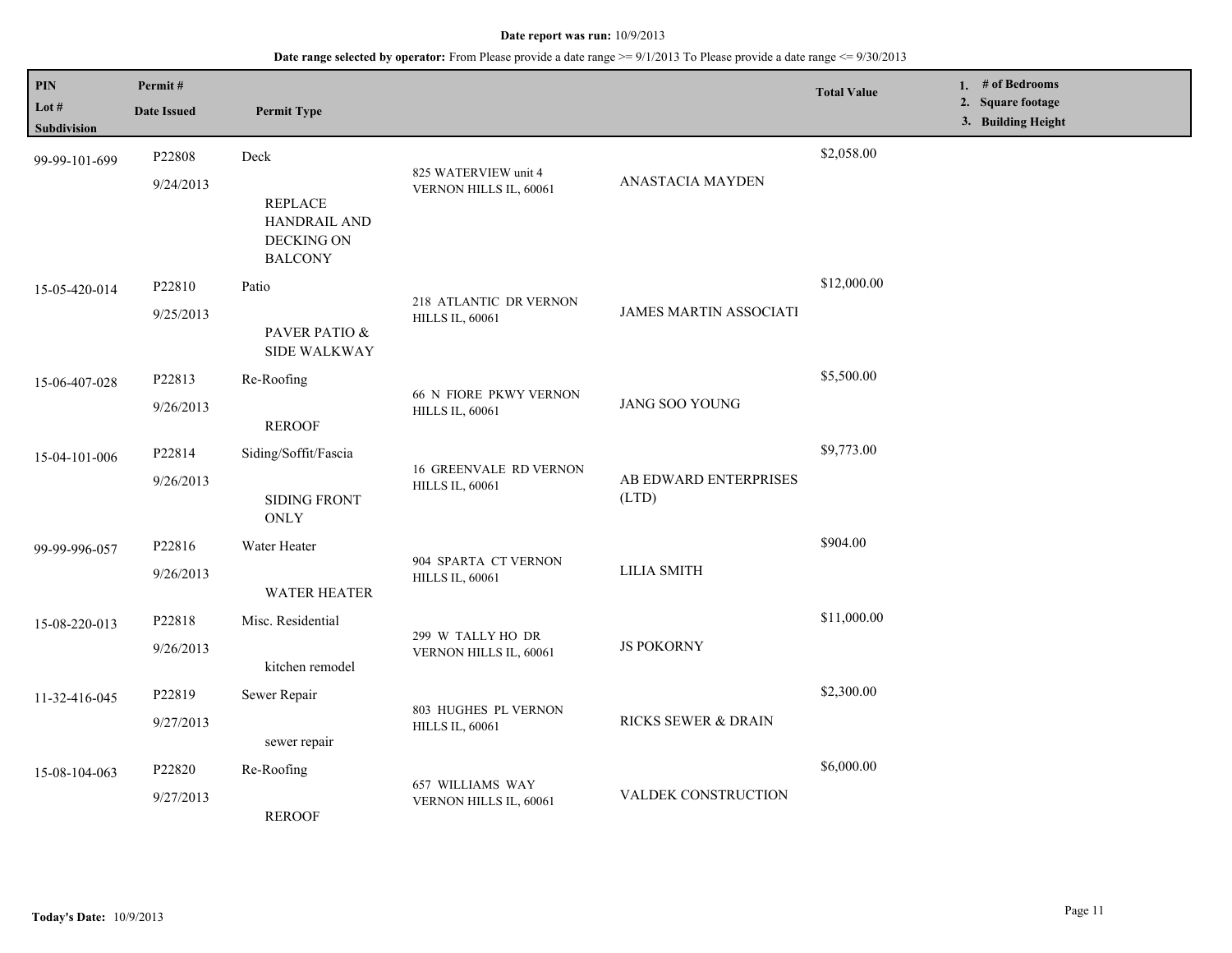| PIN<br>Lot $#$<br><b>Subdivision</b>                    | Permit#<br><b>Date Issued</b> | <b>Permit Type</b>                                                                              |                                                                                          |                                       | <b>Total Value</b> | 1. # of Bedrooms<br>2. Square footage<br>3. Building Height |
|---------------------------------------------------------|-------------------------------|-------------------------------------------------------------------------------------------------|------------------------------------------------------------------------------------------|---------------------------------------|--------------------|-------------------------------------------------------------|
| 99-99-101-409                                           | P22821<br>9/27/2013           | Misc. Residential<br>MISC CONCRETE<br><b>REPAIR</b>                                             | TOWN HOMES OF OLD GRO<br>0 OLDE GROVE FARM<br>TOWNHOMES VERNON<br><b>HILLS IL, 60061</b> | SINDERMAN HEATING &<br><b>COOLING</b> | \$3,000.00         |                                                             |
| 11-29-402-026<br>LOT <sub>21</sub><br>POD <sub>11</sub> | P22822<br>9/27/2013           | Patio<br>PAVER PATIO,<br>PERGOLA, PAD<br>FOR HOT TUB<br>(NOT HOT TUB<br><b>JUST FOR FUTURE)</b> | 1735 N PEBBLE BEACH<br>WAY VERNON HILLS IL,<br>60061                                     | LOT <sub>21</sub><br>AUGUSTO MEGLIO   | \$12,500.00        |                                                             |
| 99-99-994-745                                           | P22823<br>9/27/2013           | Furnace<br><b>FURN</b>                                                                          | 541 E SADDLE BROOK LN<br>VERNON HILLS IL, 60061                                          | FOUR SEASONS INC                      | \$4,260.00         |                                                             |
| 99-99-990-117                                           | P22824<br>9/27/2013           | Furnace<br><b>FURNACE</b>                                                                       | 1004 POLK CT VERNON<br><b>HILLS IL, 60061</b>                                            | <b>FOUR SEASONS INC</b>               | \$2,310.00         |                                                             |
| 15-06-408-006                                           | P22825<br>9/27/2013           | Driveway/Slab<br><b>DRIVEWAY AND</b><br><b>SIDWALK</b>                                          | 229 N PONTIAC LN VERNON<br><b>HILLS IL, 60061</b>                                        | DE HOYOS CONCRETE                     | \$7,000.00         |                                                             |
| 99-99-991-609                                           | P22826<br>9/27/2013           | Re-Roofing<br><b>REROOFING</b>                                                                  | <b>16 CHEROKEE RD VERNON</b><br><b>HILLS IL, 60061</b>                                   | C LOMBARDO INSTALLATI                 | \$8,355.00         |                                                             |
| 15-06-415-004                                           | P22827<br>9/27/2013           | Furnace<br><b>FURNANCE</b>                                                                      | 99 N SOUTHFIELD DR<br>VERNON HILLS IL, 60061                                             | ZHONGTUAN ZHU                         | \$3,066.00         |                                                             |
| 15-08-214-004                                           | P22828<br>9/27/2013           | Fence<br><b>FENCE</b>                                                                           | 365 CAMDEN PL VERNON<br><b>HILLS IL, 60061</b>                                           | <b>CARA JAYE</b>                      | \$3,200.00         | 3.4.00                                                      |